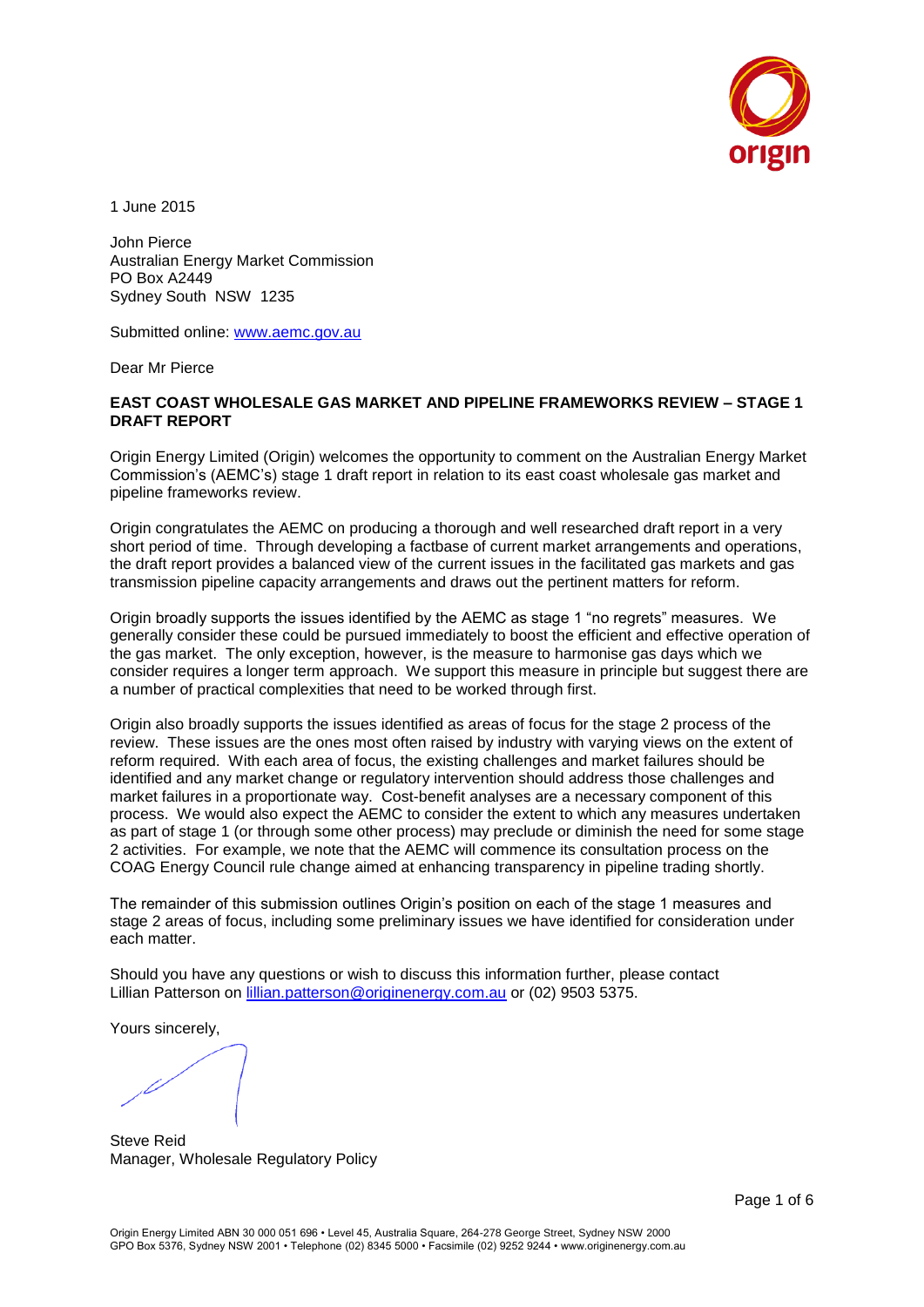# **1 Stage 1 "no regrets" measures**

Origin broadly supports the "no regrets" issues identified by the AEMC that can be progressed in the shorter term. We generally agree these can be implemented without undermining the stage 2 process of this review but note that one measure, namely harmonising the gas days, requires resolution of practical complexities before it can be definitely progressed.

### **1.1 Improve price transparency through either a survey-based gas price index and/or aggregating existing publicly available information**

In our view, there is merit to both proposed options—a survey-based gas price index and aggregating existing publicly available information—being progressed to increase transparency. Below are some considerations for each option:

- Survey-based gas price index There is a degree of detail that needs to be worked through around approach, methodology, participation and form of publication. A key issue that will influence the value of the index is ensuring a sufficient number of participants to allow for adequate price spread and anonymity. To ensure buy-in from key stakeholders it is important that industry is involved in the development of the index from the onset.
- Aggregating existing publicly available information This could form a part of the Australian Energy Regulator's (AER's) Weekly Gas Market Report as this already gives an overview of average daily prices in the Victorian Declared Wholesale Gas Market (DWGM) and three Short Term Trading Market (STTM) hubs, as well as volume weighted prices for the Wallumbilla gas supply hub.

The draft report explains that the AEMC is not proposing to mandate the disclosure of confidential information. Origin supports this approach and agrees that it is unclear as to how much value the market would derive from such information given the prices payable under confidential contracts are reflective of the terms and conditions of supply and not simply the value of gas.

### **1.2 Establish the Bulletin Board as a "one-stop shop" for all gas market data, including enhancing compliance**

Information about the east coast gas market is fragmented across a number of sources. Origin supports improving the Bulletin Board to make it a comprehensive "one-stop shop" source of information. We also support the following suggested improvements to increase the scope of the Bulletin Board and improve its useability and functionality:

- price information from the facilitated markets on a new facilitated markets pricing page;
- planning and longer term forecasts information on a new long term forecast and planning page; and
- expanding the scope of capacity listing to include a voluntary listing service for gas, transportation and storage capacity and combining the APA Group and Jemena capacity trading sites into a single site.

The draft report suggests a potential improvement could be to reconsider whether participants should be required to list available gas or spare capacity through the Bulletin Board. Work in this area to date highlights that there are differing views about the appropriateness of a mandated requirement to list available gas or spare capacity, particularly on a per participant basis. These differing views demonstration that this is not a no regrets measure and should instead be considered as part of the stage 2 process.

The AEMC also suggests further improvements could be made to the Bulletin Board's layout and functionality. At the request of the then Standing Council on Energy and Resources, the Australian Energy Market Operator (AEMO) undertook such a process in 2014 that vastly improved the presentation, functionality and useability of the Bulletin Board both in terms of discoverability of data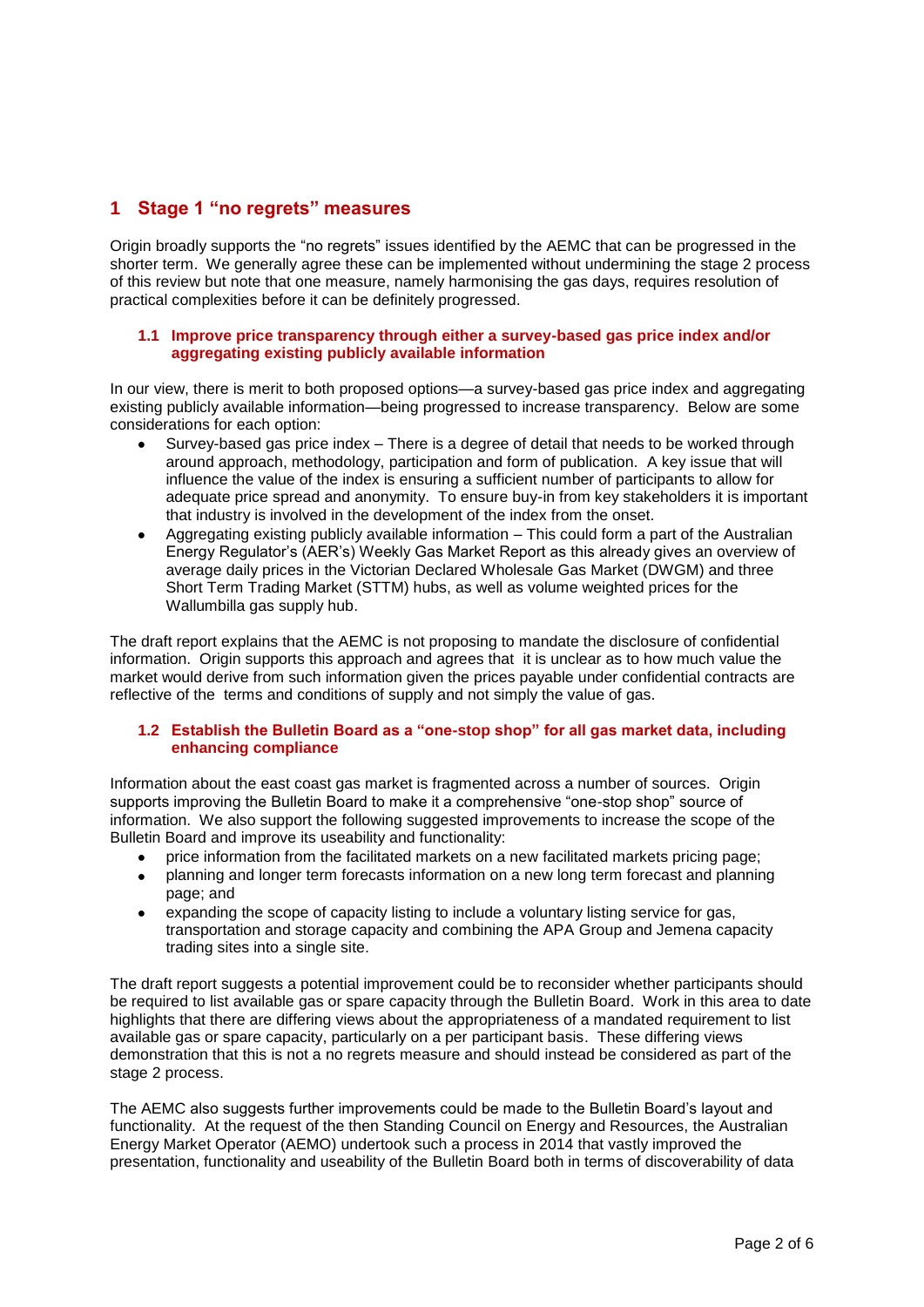and the ability to submit data. We do not consider another similar process necessary at this stage and would caution that the cost of such a process may not deliver a commensurate level of benefit.

Origin shares the general market concern that current information on the Bulletin Board is not always complete, timely or accurate. We agree with the AEMC's conclusion that if the Bulletin Board is to become a one-stop shop, participants will also need to have greater confidence in the information provided by Bulletin Board facilities. As a result, we support the suggestion that a greater focus be given to Bulletin Board compliance and enforcement processes undertaken by the AER and AEMO.

### **1.3 Assess the degree to which additional informational gaps falls within the scope of the Gas transmission Pipeline Capacity Trading: Enhanced Information rule change and could be addressed under that process**

Origin supports enhanced gas market information where it is accurate and useful for participants and does not reveal commercially sensitive information about participants' portfolios. It is appropriate that the AEMC review information gaps that fall within the scope of this rule change as part of its rule change assessment process to ascertain whether there is additional information that delivers the intended purpose of the rule change and contributes to the National Gas Objective.

### **1.4 Establish a technical working group to begin analysis on the potential simplification of the STTM design with the goal of transitioning these markets to a more focused balancing market design**

Origin's previous submission to this review strongly advocated for a need to simplify the unnecessarily complex elements of the STTM. This in turn would reduce the cost of operating in this market. Accordingly, we strongly support the establishment of a technical working group tasked with scoping how to transition the STTM from its current design to one focused more specifically on balancing. We look forward to working with the AEMC, AEMO and other participants on this working group.

## **1.5 Harmonise the start time of the "gas day"**

The principle of harmonised gas days has merit but its implementation has some practical complexities. These include the need for system and, operational changes as well as contractual review and potential amendment as often contracts refer to a set time (e.g. 6am) rather a set period before or after the gas day (e.g. 2 hours after the start of the gas day). This issue was identified in the process to implement the Brisbane hub given a different gas day start time in Queensland compared with in NSW and South Australia. The Brisbane hub process concluded that harmonising the gas days was too difficult just for the commencement of the hub. The result was that the differing gas days were maintained and instead the National Gas Rules uses the latter approach of stating a period before or after the gas day in the section covering the STTM (Part 20).

While Origin supports exploring harmonisation of gas day start times, including whether the electricity day should also be harmonised, we note there is a significant body of work required around this. As such, the no regrets measure should outline a process to initiate this work, which should include canvassing the range of system and contractual changes required and their associated costs, rather than a definitive recommendation to move to a particular start time for the gas day.

### **1.6 Remove the limitation in the National Gas Law on who can submit DWGM rule changes**

Origin supports removing the restriction that allows only AEMO or the Victorian Minister to submit rule changes in relation to the operations of the DWGM. By permitting anyone to submit a rule change as long as it meets certain criteria such as an explanation of how the proposed rule contributes to the achievement of the National Gas Objective, this would bring the rules for the DWGM into line with the other facilitated markets and other matters covered in the National Gas Rules.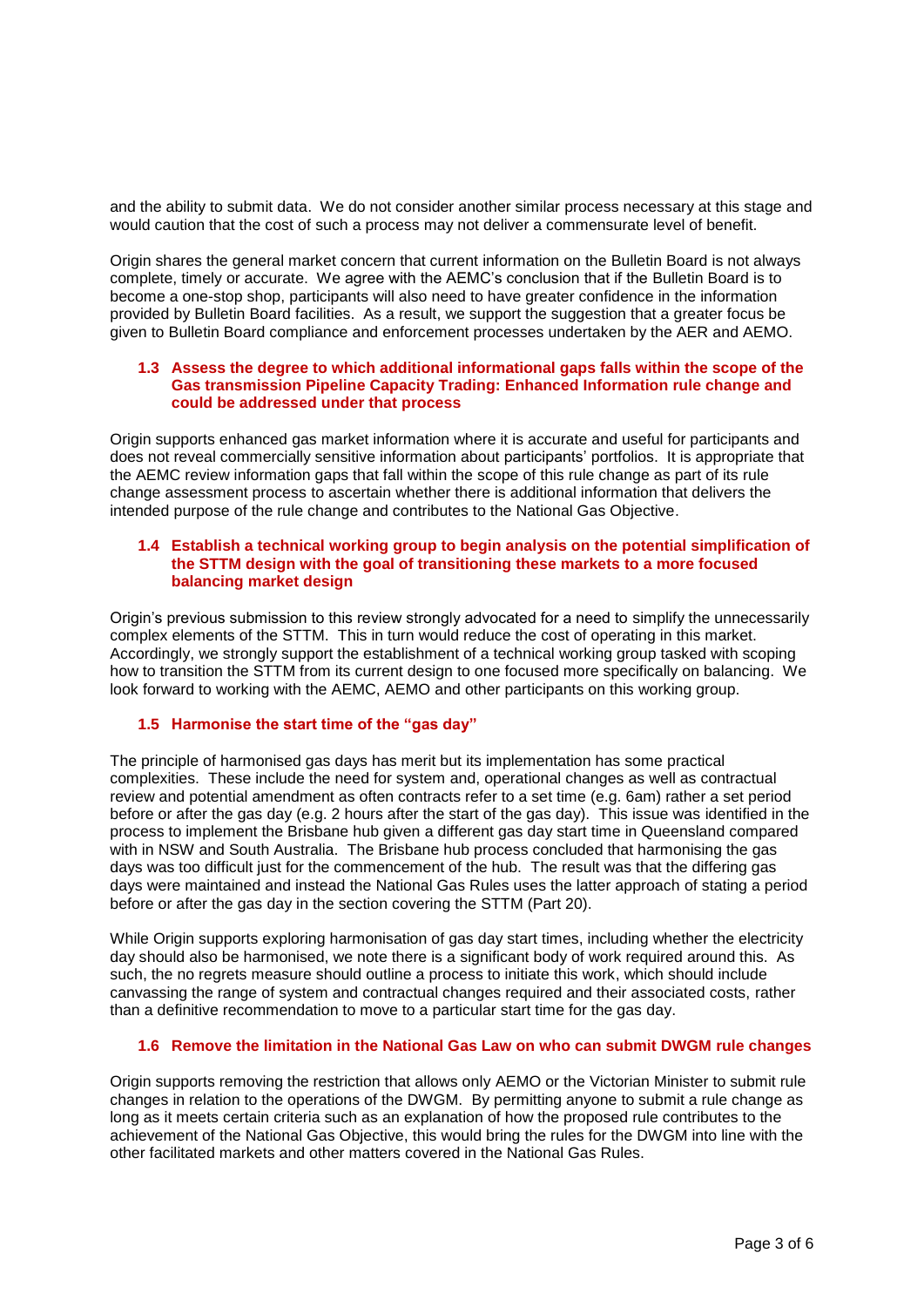## **2 Directions for stage 2**

Origin supports the areas of focus that the AEMC has identified as medium to long term issues for stage 2 of its review.

### **2.1 Redesign the STTM**

As detailed in our earlier submission and articulated in the draft report, there are issues in the STTM with respect to its complexity, the value of the ex ante price signal, the inability to manage risk and transaction costs. As a result, Origin agrees with the AEMC that there is merit in considering whether:

- the originally stated STTM objectives—mandatory price based balancing mechanism, facilitate daily gas trading, and provide pricing signals and facilitate secondary trading—remain relevant in the contemporary east coast market and whether the current market design is achieving those objectives efficiently; and
- if not, whether the objectives and design of the STTM need to be refocused, taking into account developments in the broader east coast market and the STTM's role alongside other facilitated markets.

The AEMC suggests this process is likely to lead to a simplified STTM design based around a balancing market. This seems a reasonable conclusion given the difficulties of developing any significant volume of commodity trading at points so remote from production. The AEMC also suggests there may be merit in trialling a simplified market design at Brisbane. In our earlier submission to this review. Origin suggested that the Brisbane hub could be ceased and balancing could instead be done at Wallumbilla. We would like to see this option considered as part of the STTM redesign process. This also links into another stage 2 issue regarding developing a long term strategy for the location of facilitated markets.

### **2.2 Reconsider the design of the DWGM**

Similar to the STTM, Origin agrees with the AEMC that there is merit in considering whether the originally stated DWGM objectives—support full retail competition and encourage diversity of supply and upstream competition—remain relevant and whether the current market design is achieving those objectives efficiently, and if not, whether the objectives and design of the DWGM need to be refocused. The AEMC suggests this process would establish whether energy prices can be separated from balancing and uplift charges by effectively harmonising the balancing element of the market with the design of the STTM and the commodity element with the gas supply hub. Origin supports exploring this arrangement as it could drive more efficient outcomes in the DWGM by deepening liquidity, improving price discovery and reducing cost in commodity gas trading while improving efficiency and competiveness in the balancing service. Such a process would need to consider the effect on Authorised Maximum Daily Quantity (AMDQ) and AMDQ Credit Certificates (AMDQCC), which is discussed in the following section.

### **2.3 Introduce capacity rights to the DWGM**

The draft report notes that the nature of the market carriage arrangements in Victoria are such that shippers cannot obtain firm access rights for gas transportation. As a result, it suggests an examination of the potential to introduce capacity rights to the DWGM with the objective of better facilitating market-led investment in network expansion. Given shippers can acquire AMDQ and AMDQCC, which provide certain financial and market benefits and some limited physical benefits in tiebreaking situations, Origin suggests a key consideration for this process will be if and how a capacity rights arrangement could replace or operate alongside the existing AMDQ and AMDQCC arrangements. Given AMDQCC is obtained from shippers through an auction process, it is important that shippers are still able to access the rights associated with the AMDQCC holdings that they have already paid for.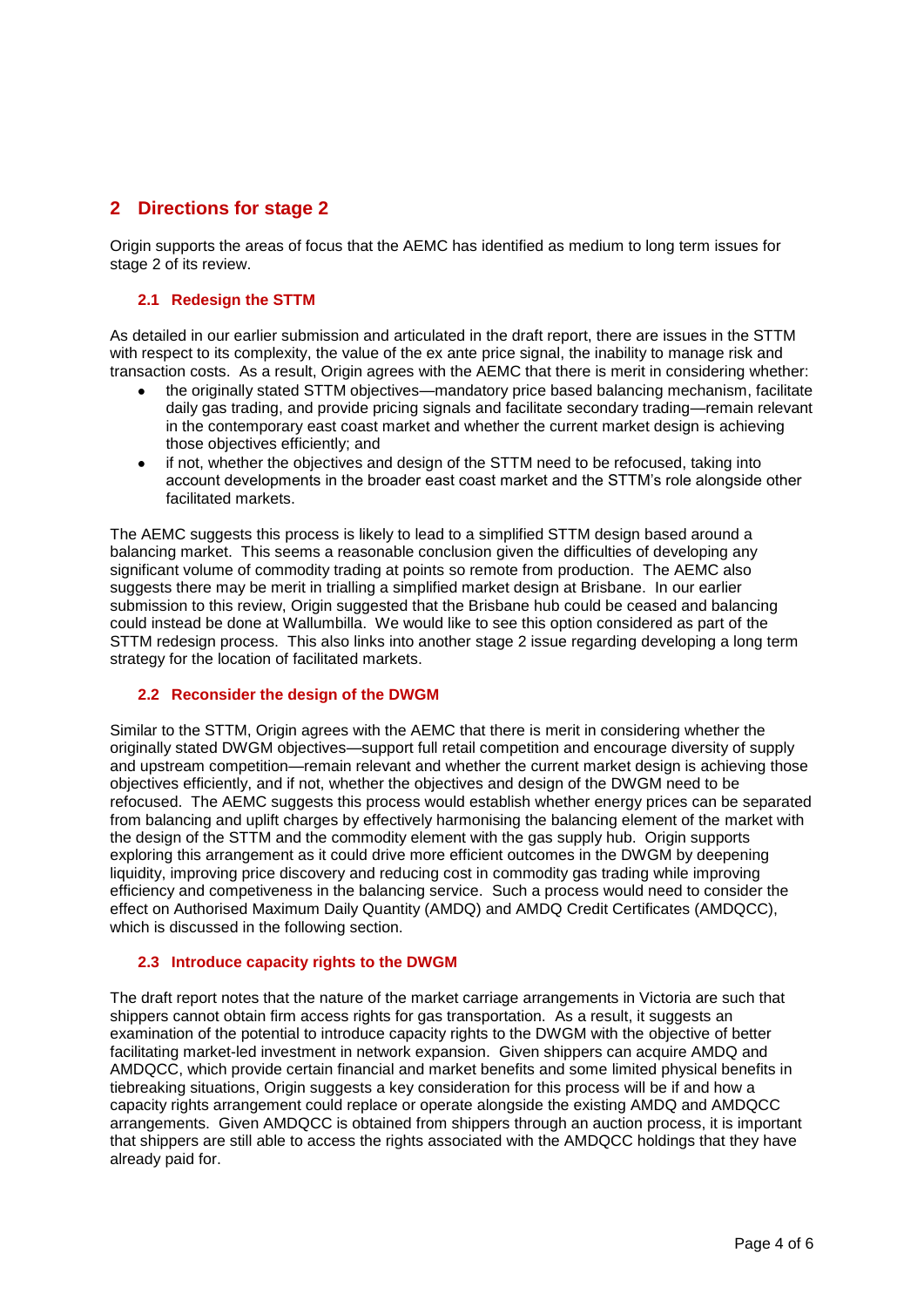### **2.4 Develop a long term strategy for the location of facilitated markets**

There are currently three facilitated market models—DWGM, STTM and gas supply hub—and five facilitated market locations—Victoria, Sydney, Adelaide, Brisbane and Wallumbilla—with a sixth at Moomba being developed. As a result and particularly given the pace of facilitated market establishments in recent years, it would be opportune to develop a long term strategy that holistically considers the optimal number and location of facilitated markets. An efficient and integrated east coast gas market requires that the location of each market and the model at that location is appropriate and fit for purpose, and that the markets individually and collectively deliver value to market participants.

### **2.5 Further develop the Wallumbilla gas supply hub**

AEMO is progressing a workstream looking at developing a single hub model at Wallumbilla. This includes investigating the potential for the provision of hub services. The AEMC suggests in its stage 2 process there is likely to be merit in complementing AEMO's technical work by investigating the effects on the competitive landscape for the provision of hub services, including the possible need for economic regulation. It is unclear what this would actually entail but Origin notes there are a number of participants at Wallumbilla that already have access to services at the hub, such as compression. A workable single hub model should preserve these existing rights and facilitate the competitive provision of services on a voluntary basis by allow existing right holders to use and trade their own services. Origin continues to support a voluntary, low cost gas supply hub model. We caution against any single hub model that moves away from this in that it would apply to all flows through Wallumbilla or involves a compulsory centralised hub service concept.

### **2.6 Consider potential measures to better facilitate pipeline capacity trading**

Origin supports capacity trading. The first step in considering potential measures to better facilitate capacity trading is to articulate and, where possible, quantify the materiality of the challenges experienced in finding and executing capacity trades. The draft report suggests examining the current barriers to secondary capacity trading, such as the way in which point to point rights are specified. We suggest other issues to consider include but are not limited to the volumes, durations and times of the day and year that participants are seeking capacity for, the search process and the negotiation process, including transaction costs and prices. Only when the scope of current challenges is well understood can industry looked to identify targeted capacity trading options that respond in a proportionate and efficient way.

The draft report also notes the AEMC intends to examine and potentially draw on approaches to capacity trading used in international markets in Europe and North America. Origin appreciates the AEMC has recognised the need to be mindful of the significant differences between the European, North American and Australian markets and as such, it may not be appropriate or possible to strictly apply any international capacity trading regimes to the Australian context. In our previous submission to this review, we detailed some aspects of the more interventionist capacity regimes in overseas markets that should be considered in any assessment of these models given they could have negative implications in the Australian context. We would like to see these form a part of the AEMC's investigation.

Origin also suggests it is important that this work recognise that capacity trading regimes in international markets were developed and implemented through a staged approach over a number of years. It would be erroneous to jump straight to a certain mechanism observed in international markets without first exploring an incremental change process where changes are given time to be implemented.